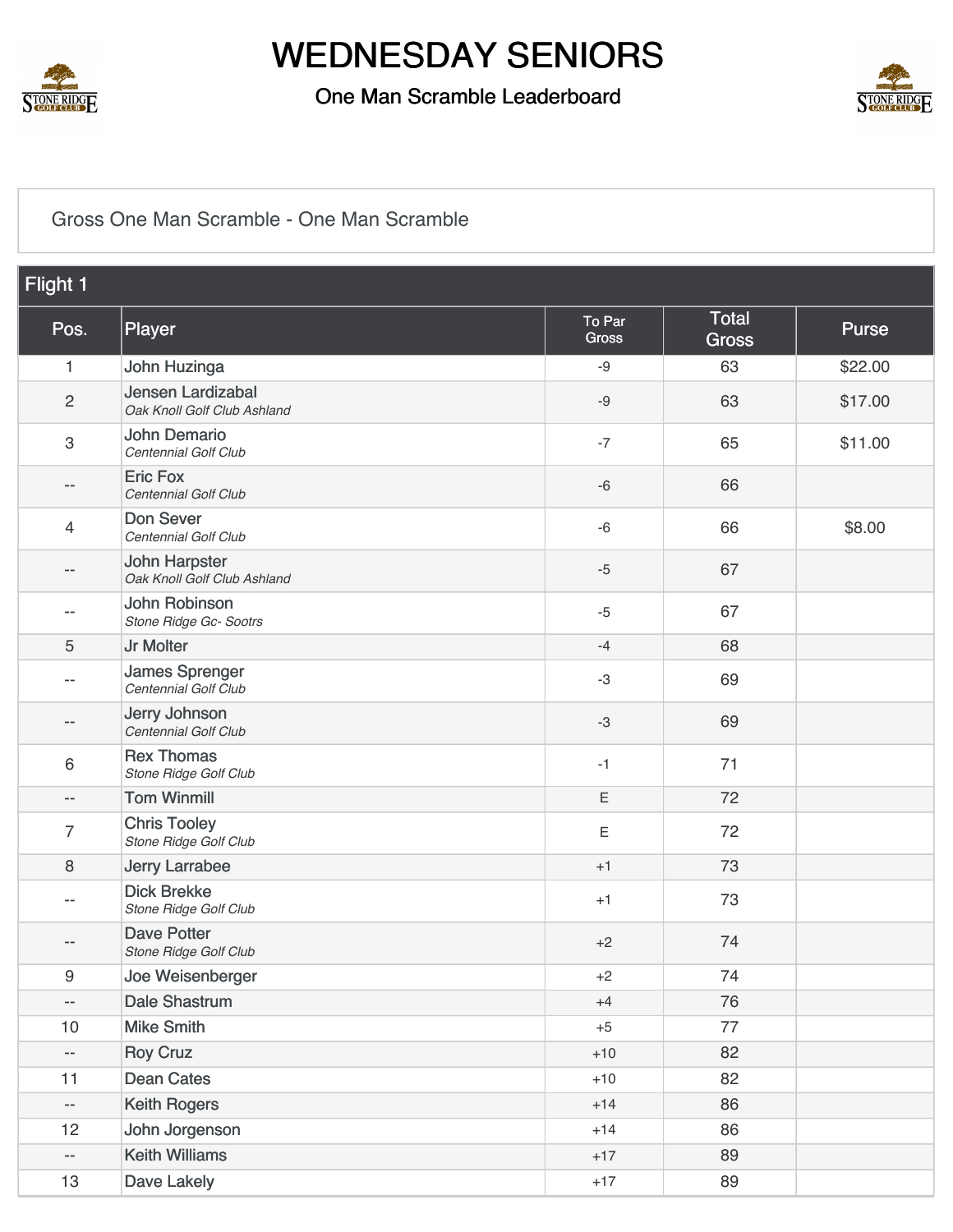



| Flight 2                  |                                                        |                 |                       |         |  |
|---------------------------|--------------------------------------------------------|-----------------|-----------------------|---------|--|
| Pos.                      | Player                                                 | To Par<br>Gross | Total<br><b>Gross</b> | Purse   |  |
| $\mathbf{1}$              | <b>Ray Keasler</b><br>Stone Ridge Gc-Sootrs            | $-4$            | 68                    | \$22.00 |  |
| $\overline{2}$            | <b>Phil Brown</b><br>Stone Ridge Golf Club             | $-3$            | 69                    | \$17.00 |  |
| --                        | Anthony Kruzona<br>Stone Ridge Golf Club               | $-2$            | 70                    |         |  |
| $\ensuremath{\mathsf{3}}$ | John Bergman<br>Stone Ridge Gc- Sootrs                 | $-1$            | 71                    | \$11.00 |  |
| --                        | <b>Harry Uhles</b><br>Stone Ridge Golf Club            | $-1$            | 71                    |         |  |
| --                        | <b>Manny Diaz</b><br>Stone Ridge Gc- Sootrs            | $-1$            | 71                    |         |  |
| 4                         | <b>Larry Lilze</b><br>Stone Ridge Gc- Sootrs           | Ε               | 72                    | \$8.00  |  |
| 5                         | <b>Dave Mooers</b><br><b>Stewart Meadows Golf Club</b> | $\mathsf E$     | 72                    |         |  |
| --                        | <b>Marty Balzarini</b><br>Stone Ridge Gc- Sootrs       | Ε               | 72                    |         |  |
| $\qquad \qquad -$         | <b>Jim Dunlevy</b>                                     | $+1$            | 73                    |         |  |
| $\,6\,$                   | <b>Wayne Bonnington</b><br>O.G.A. - Southern Oregon    | $+1$            | 73                    |         |  |
| T7                        | <b>Gary Highland</b><br>Stone Ridge Golf Club          | $+2$            | 74                    |         |  |
| T7                        | <b>Rod Rumrey</b><br>Centennial Golf Club              | $+2$            | 74                    |         |  |
| $- -$                     | <b>Kim Hurley</b><br>Eagle Point Men's Golf Club       | $+2$            | 74                    |         |  |
| --                        | <b>Ed Olson</b><br>Stone Ridge Golf Club               | $+3$            | 75                    |         |  |
| $- -$                     | <b>Oliver Valencia</b><br>Stone Ridge Gc- Sootrs       | $+3$            | 75                    |         |  |
| $\boldsymbol{9}$          | <b>Ron Primasing</b><br>Stone Ridge Golf Club          | $+3$            | 75                    |         |  |
| 10                        | <b>Roger Courtney</b><br>Stone Ridge Gc- Sootrs        | $+3$            | 75                    |         |  |
| --                        | John Tracy<br>Centennial Golf Club                     | $+5$            | 77                    |         |  |
| 11                        | <b>David Sayler</b><br>Stone Ridge Golf Club           | $+5$            | 77                    |         |  |
| $- -$                     | <b>Guerin Fischer</b><br>Stone Ridge Gc- Sootrs        | $+6$            | 78                    |         |  |
| --                        | <b>Gordon Layton</b><br>Stone Ridge Golf Club          | $+6$            | 78                    |         |  |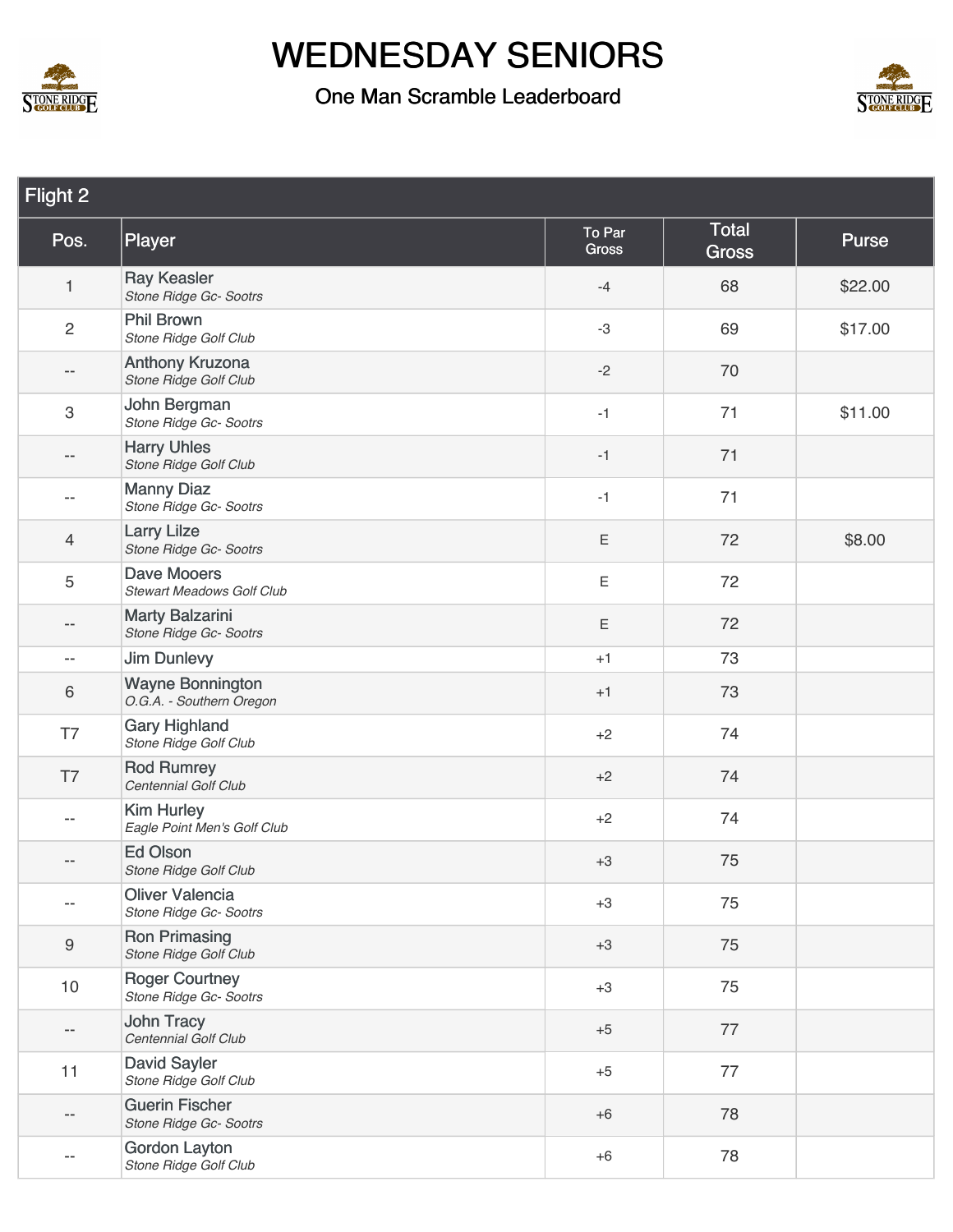



| 12             | <b>Mark Bacon</b><br><b>Stone Ridge Golf Club</b>      | $+6$            | 78                           |              |
|----------------|--------------------------------------------------------|-----------------|------------------------------|--------------|
| <b>T13</b>     | <b>Ted Bibler</b><br>Stone Ridge Golf Club             | ٠               | <b>NC</b>                    |              |
| <b>T13</b>     | <b>Brad Reed</b>                                       | $\overline{a}$  | <b>NC</b>                    |              |
| Flight 3       |                                                        |                 |                              |              |
| Pos.           | Player                                                 | To Par<br>Gross | <b>Total</b><br><b>Gross</b> | <b>Purse</b> |
| $\mathbf{1}$   | <b>Dave Bettencourt</b><br>Eagle Point Men's Golf Club | $-2$            | 70                           | \$22.00      |
| $- -$          | <b>Terry Cantwell</b><br>Stone Ridge Gc- Sootrs        | $-1$            | 71                           |              |
| $\mathbf{2}$   | <b>Tim Rouhier</b><br>Centennial Golf Club             | $-1$            | 71                           | \$17.00      |
| --             | <b>Robert Lima</b><br>Stone Ridge Gc- Sootrs           | $+1$            | 73                           |              |
| 3              | <b>Richard Bock</b><br>Centennial Golf Club            | $+2$            | 74                           | \$11.00      |
| $- -$          | <b>Jerry Carstens</b><br>Stone Ridge Gc- Sootrs        | $+2$            | 74                           |              |
| 4              | <b>Steve Nuckles</b><br>Stone Ridge Golf Club          | $+3$            | 75                           | \$8.00       |
| --             | <b>Arn Wihtol</b><br>Stone Ridge Golf Club             | $+4$            | 76                           |              |
| 5              | <b>Rob Bucklin</b><br>Eagle Point Men's Golf Club      | $+6$            | 78                           |              |
| --             | <b>John Maurer</b><br>Oak Knoll Golf Club Ashland      | $+6$            | 78                           |              |
| 6              | <b>Randy Kane</b><br>Stone Ridge Gc- Sootrs            | $+8$            | 80                           |              |
| $\overline{7}$ | <b>Ruben Davalos</b><br><b>Stone Ridge Golf Club</b>   | $+8$            | 80                           |              |
| 8              | <b>Ralph Sauerwald</b>                                 | $+8$            | 80                           |              |
| --             | Don Mitchell<br>Stone Ridge Gc- Sootrs                 | $+8$            | 80                           |              |
| $- -$          | <b>Bill Leahy</b><br>Stone Ridge Golf Club             | $+8$            | 80                           |              |
| $- -$          | <b>Rodney Hammer</b><br>Centennial Golf Club           | $+9$            | 81                           |              |
| $\hbox{9}$     | <b>Rick Drake</b><br>Stone Ridge Golf Club             | $+10$           | 82                           |              |
| 10             | <b>Curtis Tyerman</b>                                  | $+11$           | 83                           |              |
| --             | <b>Gary Reed</b><br>Stone Ridge Gc- Sootrs             | $+11$           | 83                           |              |
|                | <b>Britton Munoz</b><br>Centennial Golf Club           | $+12$           | 84                           |              |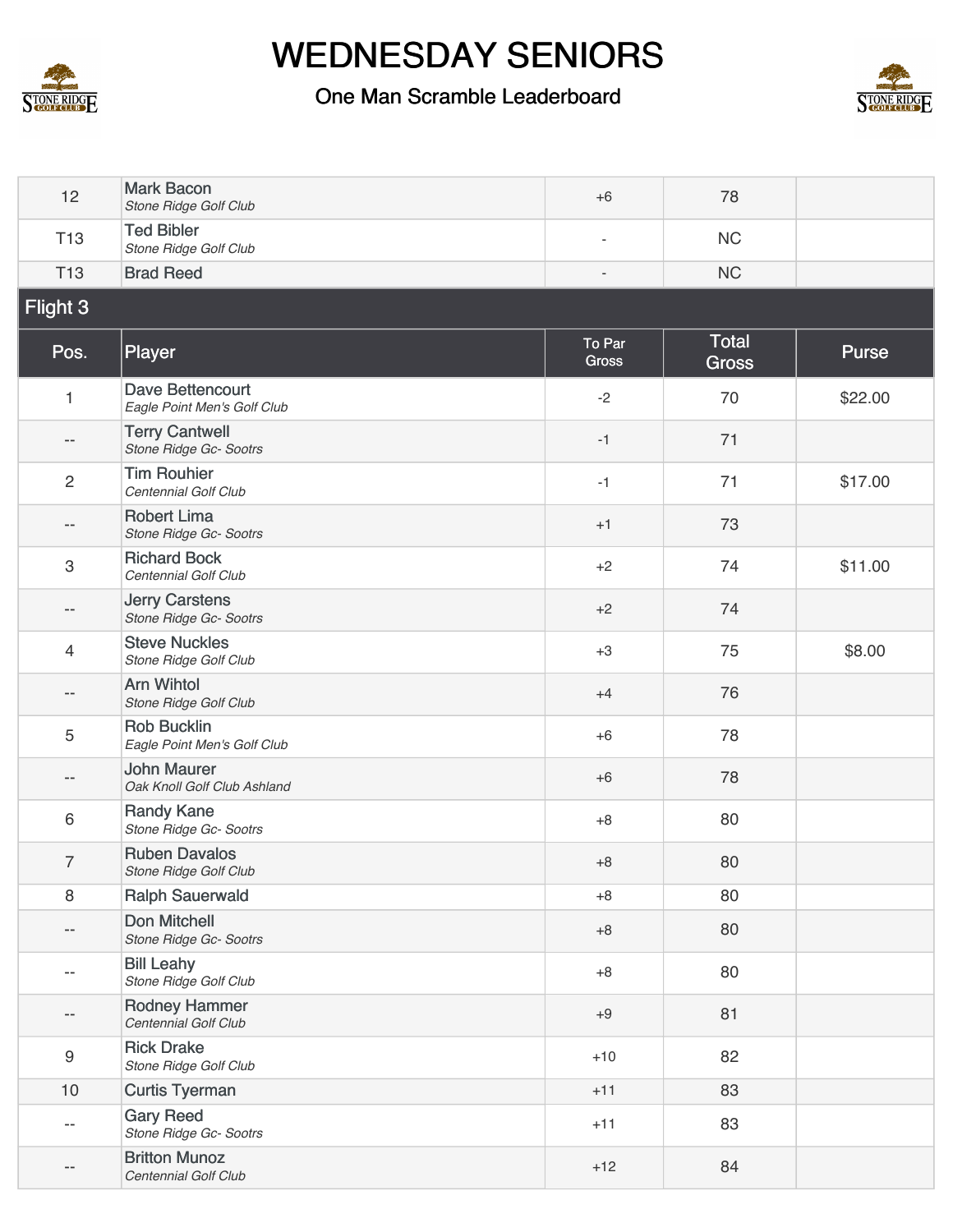



| 11                       | <b>Billy Waltz</b>                                  | $+13$                  | 85                    |         |
|--------------------------|-----------------------------------------------------|------------------------|-----------------------|---------|
| 12                       | <b>Ernest Squires</b><br>Stone Ridge Gc- Sootrs     | $+13$                  | 85                    |         |
| $\qquad \qquad -$        | <b>Larry Walker</b><br>Stone Ridge Golf Club        | $+14$                  | 86                    |         |
| $-\, -$                  | <b>David Schmidt</b><br>Stone Ridge Gc- Sootrs      | $+15$                  | 87                    |         |
| 13                       | Duane Bogle<br>Stone Ridge Golf Club                | $+45$                  | 117                   |         |
| Flight 4                 |                                                     |                        |                       |         |
| Pos.                     | Player                                              | To Par<br><b>Gross</b> | Total<br><b>Gross</b> | Purse   |
| $\mathbf{1}$             | <b>Bill Norton</b>                                  | $+4$                   | 76                    | \$22.00 |
| $\qquad \qquad -$        | <b>Glenn Ringe</b><br>Stone Ridge Gc- Sootrs        | $+5$                   | 77                    |         |
| $\mathbf{2}$             | <b>Donald Wallace</b><br>Stone Ridge Gc- Sootrs     | $+5$                   | 77                    | \$17.00 |
| $\,3$                    | <b>Matt Barnes</b><br>Eagle Point Men's Golf Club   | $+7$                   | 79                    | \$11.00 |
| $\overline{\phantom{a}}$ | <b>Lonnie Carter</b><br>Stone Ridge Golf Club       | $+8$                   | 80                    |         |
| $-$                      | <b>Dick Champion</b><br>Stone Ridge Golf Club       | $+8$                   | 80                    |         |
| $\overline{4}$           | <b>Bill Morse</b><br>Stone Ridge Golf Club          | $+9$                   | 81                    | \$8.00  |
| $\overline{\phantom{m}}$ | <b>Earle Sloan</b><br>Oak Knoll Golf Club Ashland   | $+9$                   | 81                    |         |
| $\sqrt{5}$               | <b>John Penner</b><br>Centennial Golf Club          | $+10$                  | 82                    |         |
| $- -$                    | <b>Terry Caster</b><br>Oak Knoll Golf Club Ashland  | $+11$                  | 83                    |         |
| $\,6\,$                  | <b>Ron Williams</b><br>Stone Ridge Gc-Sootrs        | $+12$                  | 84                    |         |
| $\overline{7}$           | <b>Jon Kell</b><br>Oak Knoll Golf Club Ashland      | $+12$                  | 84                    |         |
| 8                        | <b>Clyde Brustol</b><br>Oak Knoll Golf Club Ashland | $+12$                  | 84                    |         |
| $- -$                    | <b>Frank Medina</b><br>Stone Ridge Gc- Sootrs       | $+13$                  | 85                    |         |
| 9                        | <b>Jack Seybold</b>                                 | $+14$                  | 86                    |         |
| $\overline{\phantom{m}}$ | <b>Robert Clark</b><br>Oak Knoll Golf Club Ashland  | $+14$                  | 86                    |         |
| $- -$                    | <b>Ken Rogers</b><br>Stone Ridge Golf Club          | $+14$                  | 86                    |         |
| 10                       | John Archer<br>Stone Ridge Gc- Sootrs               | $+15$                  | 87                    |         |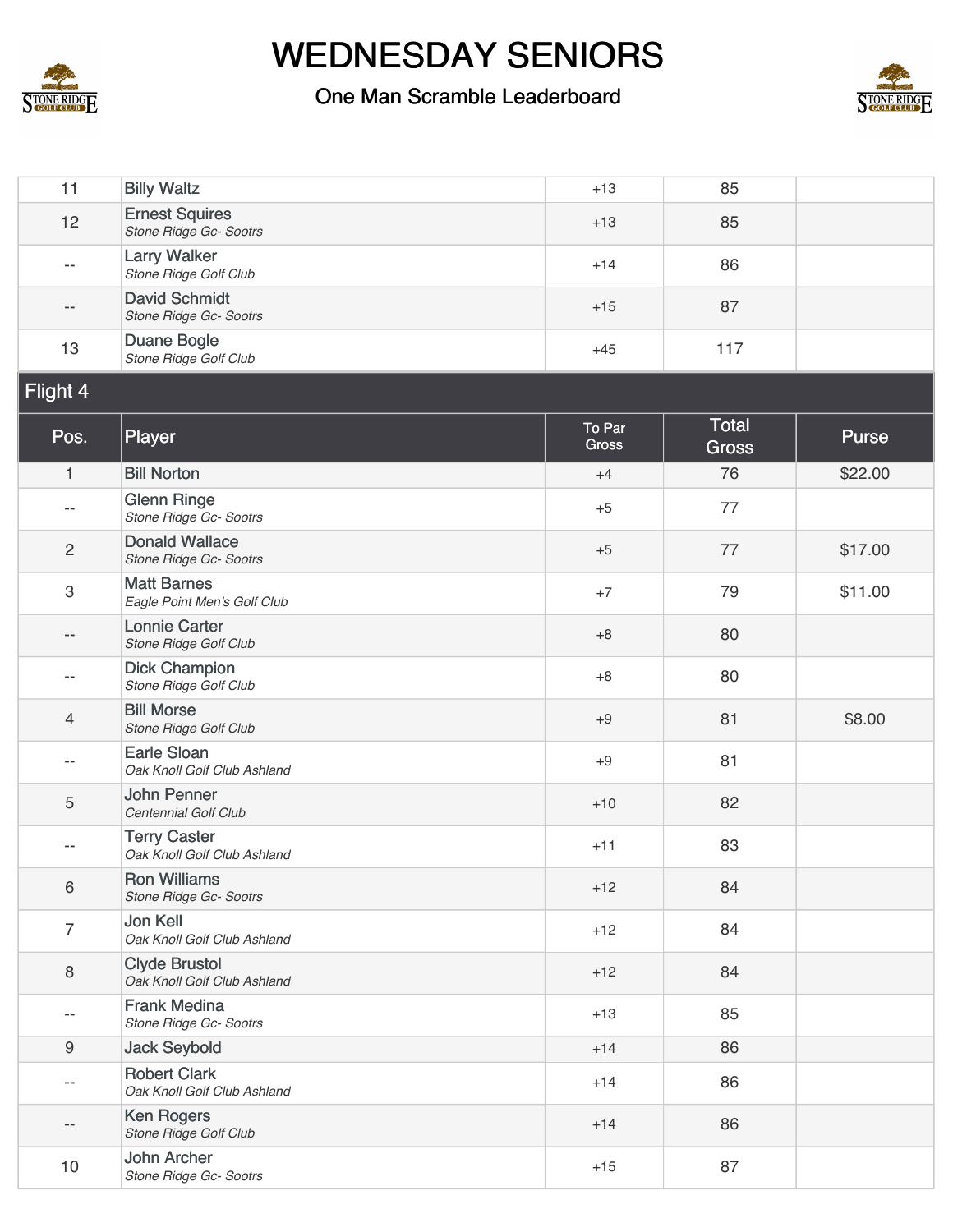

#### One Man Scramble Leaderboard



| $\qquad \qquad -$        | <b>Dana Travers</b>                                 | $+16$ | 88  |  |  |
|--------------------------|-----------------------------------------------------|-------|-----|--|--|
| --                       | <b>Vic Garrison</b><br>Stone Ridge Gc- Sootrs       | $+18$ | 90  |  |  |
| 11                       | Paul Larson<br>Stone Ridge Gc-Sootrs                | $+20$ | 92  |  |  |
| $- -$                    | <b>Troy Reynolds</b><br>Stone Ridge Gc- Sootrs      | $+21$ | 93  |  |  |
| 12                       | <b>Fred Pearson</b><br><b>Stone Ridge Golf Club</b> | $+22$ | 94  |  |  |
| 13                       | Jerry Page<br>Stone Ridge Golf Club                 | $+30$ | 102 |  |  |
| $\overline{\phantom{a}}$ | <b>Wayne Boyd</b>                                   | $+31$ | 103 |  |  |
|                          | ---                                                 |       |     |  |  |

Total Purse Allocated: \$232.00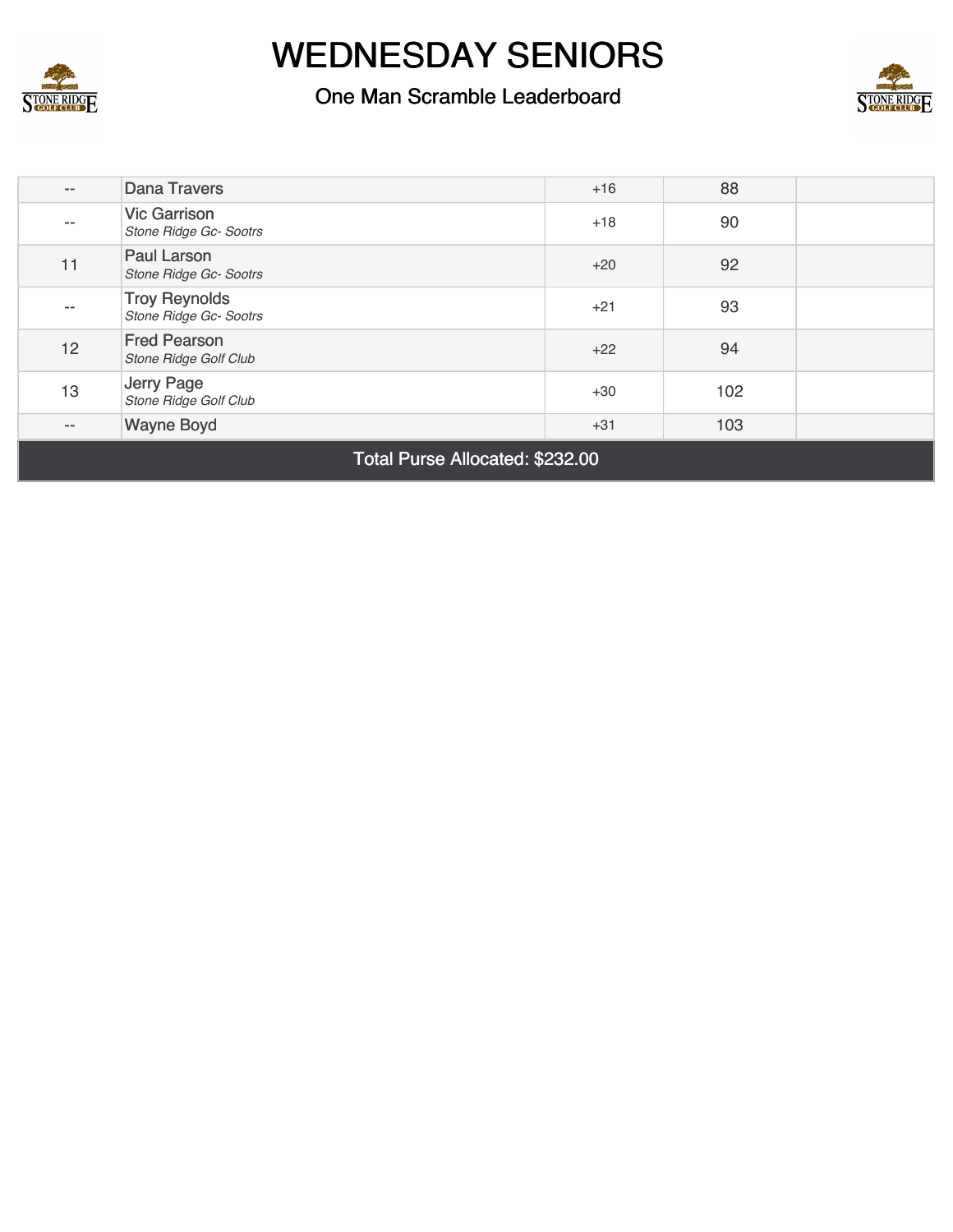

#### One Man Scramble Leaderboard



#### [Net One Man Scramble - One Man Scramble](https://static.golfgenius.com/v2tournaments/8526410373169970052?called_from=&round_index=41)

| Flight 1                 |                                                     |                      |                            |         |
|--------------------------|-----------------------------------------------------|----------------------|----------------------------|---------|
| Pos.                     | Player                                              | To Par<br><b>Net</b> | <b>Total</b><br><b>Net</b> | Purse   |
| $- -$                    | John Huzinga                                        | $-11$                | 61                         |         |
| 1                        | <b>John Harpster</b><br>Oak Knoll Golf Club Ashland | $-8$                 | 64                         | \$22.00 |
| $\overline{2}$           | <b>Eric Fox</b><br>Centennial Golf Club             | $-8$                 | 64                         | \$17.00 |
| $\qquad \qquad -$        | <b>John Demario</b><br>Centennial Golf Club         | $-8$                 | 64                         |         |
| $\,3$                    | John Robinson<br>Stone Ridge Gc- Sootrs             | $-7$                 | 65                         | \$11.00 |
| $\qquad \qquad -$        | Jensen Lardizabal<br>Oak Knoll Golf Club Ashland    | $-7$                 | 65                         |         |
| $-$                      | Don Sever<br>Centennial Golf Club                   | $-6$                 | 66                         |         |
| 4                        | <b>James Sprenger</b><br>Centennial Golf Club       | $-6$                 | 66                         | \$8.00  |
| 5                        | Jerry Johnson<br>Centennial Golf Club               | $-6$                 | 66                         |         |
| $\qquad \qquad -$        | <b>Rex Thomas</b><br>Stone Ridge Golf Club          | $-5$                 | 67                         |         |
| $\overline{\phantom{m}}$ | Jr Molter                                           | $-5$                 | 67                         |         |
| $\,6\,$                  | <b>Tom Winmill</b>                                  | $-4$                 | 68                         |         |
| $-\, -$                  | <b>Chris Tooley</b><br>Stone Ridge Golf Club        | -3                   | 69                         |         |
| $\overline{7}$           | <b>Dick Brekke</b><br>Stone Ridge Golf Club         | $-3$                 | 69                         |         |
| $\,8\,$                  | <b>Dave Potter</b><br>Stone Ridge Golf Club         | -1                   | 71                         |         |
| $\qquad \qquad -$        | <b>Jerry Larrabee</b>                               | $+3$                 | 75                         |         |
| --                       | Joe Weisenberger                                    | $+4$                 | 76                         |         |
| $\boldsymbol{9}$         | <b>Dale Shastrum</b>                                | $+6$                 | 78                         |         |
| $\overline{\phantom{a}}$ | <b>Mike Smith</b>                                   | $+7$                 | 79                         |         |
| 10                       | <b>Roy Cruz</b>                                     | $+12$                | 84                         |         |
| $\overline{\phantom{a}}$ | <b>Dean Cates</b>                                   | $+12$                | 84                         |         |
| 11                       | <b>Keith Rogers</b>                                 | $+16$                | 88                         |         |
| $\overline{\phantom{a}}$ | John Jorgenson                                      | $+16$                | 88                         |         |
| 12                       | <b>Keith Williams</b>                               | $+17$                | 89                         |         |
| $\overline{\phantom{a}}$ | Dave Lakely                                         | $+19$                | 91                         |         |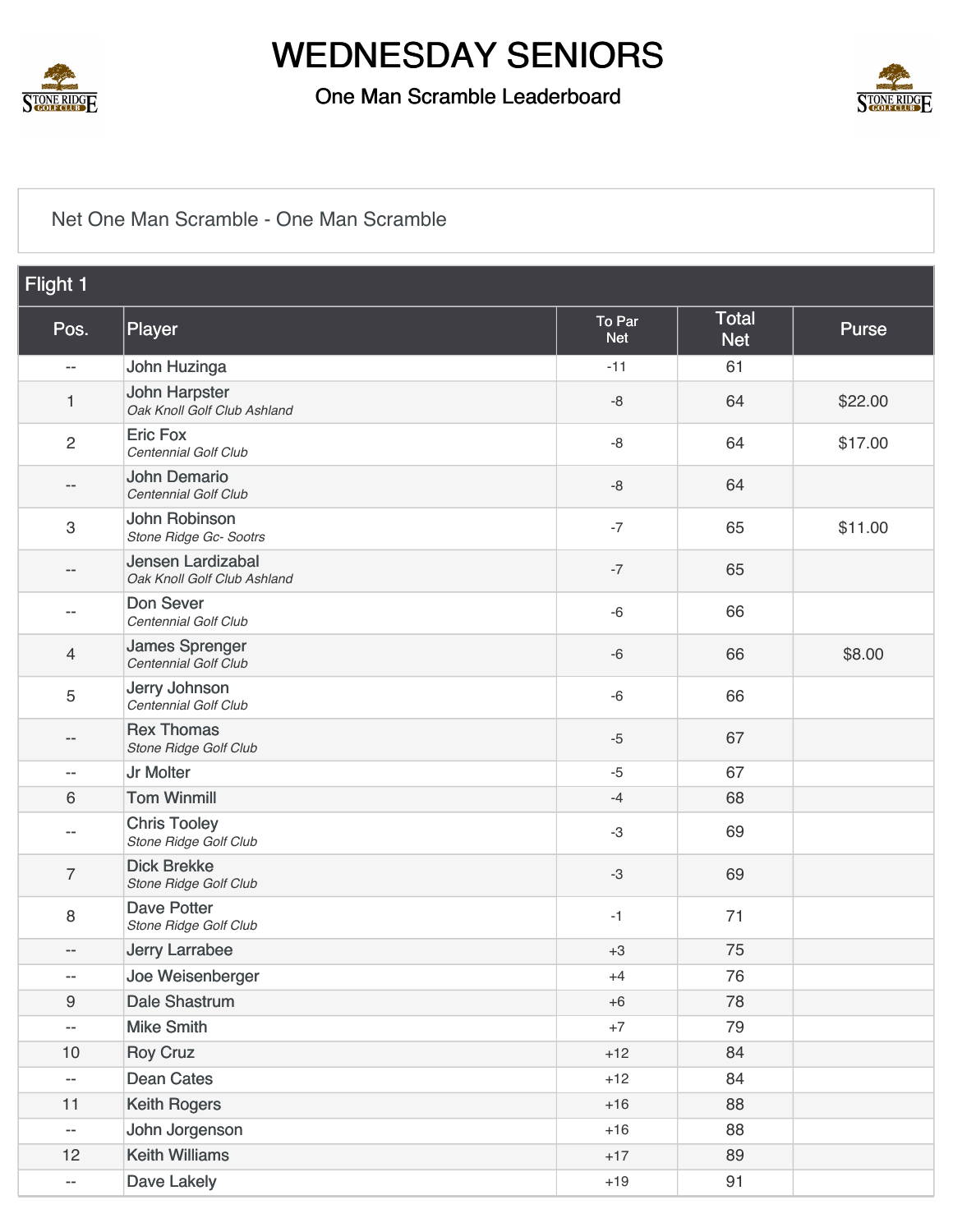



| Flight 2                 |                                                        |                      |                            |              |
|--------------------------|--------------------------------------------------------|----------------------|----------------------------|--------------|
| Pos.                     | Player                                                 | To Par<br><b>Net</b> | <b>Total</b><br><b>Net</b> | <b>Purse</b> |
| $-\, -$                  | <b>Ray Keasler</b><br>Stone Ridge Gc- Sootrs           | $-9$                 | 63                         |              |
| $\mathbf{1}$             | Anthony Kruzona<br>Stone Ridge Golf Club               | $-8$                 | 64                         | \$22.00      |
| $\sqrt{2}$               | <b>Harry Uhles</b><br>Stone Ridge Golf Club            | $-7$                 | 65                         | \$17.00      |
| $\overline{\phantom{a}}$ | <b>Phil Brown</b><br>Stone Ridge Golf Club             | $-7$                 | 65                         |              |
| $-\, -$                  | John Bergman<br>Stone Ridge Gc- Sootrs                 | $-6$                 | 66                         |              |
| $\,3$                    | <b>Manny Diaz</b><br>Stone Ridge Gc- Sootrs            | $-6$                 | 66                         | \$11.00      |
| --                       | <b>Larry Lilze</b><br>Stone Ridge Gc- Sootrs           | $-5$                 | 67                         |              |
| $\overline{4}$           | <b>Marty Balzarini</b><br>Stone Ridge Gc- Sootrs       | $-5$                 | 67                         | \$8.00       |
| 5                        | <b>Jim Dunlevy</b>                                     | $-4$                 | 68                         |              |
| $\,6\,$                  | <b>Kim Hurley</b><br>Eagle Point Men's Golf Club       | $-4$                 | 68                         |              |
| --                       | <b>Dave Mooers</b><br><b>Stewart Meadows Golf Club</b> | $-4$                 | 68                         |              |
| $\overline{7}$           | Ed Olson<br>Stone Ridge Golf Club                      | $-3$                 | 69                         |              |
| $\overline{\phantom{a}}$ | <b>Gary Highland</b><br>Stone Ridge Golf Club          | $-3$                 | 69                         |              |
| $-$                      | <b>Rod Rumrey</b><br>Centennial Golf Club              | $-3$                 | 69                         |              |
| 8                        | <b>Oliver Valencia</b><br>Stone Ridge Gc- Sootrs       | $-3$                 | 69                         |              |
|                          | <b>Wayne Bonnington</b><br>O.G.A. - Southern Oregon    | $-3$                 | 69                         |              |
|                          | <b>Ron Primasing</b><br>Stone Ridge Golf Club          | $-2$                 | 70                         |              |
| $9\,$                    | <b>John Tracy</b><br>Centennial Golf Club              | $-1$                 | 71                         |              |
| --                       | <b>Roger Courtney</b><br>Stone Ridge Gc- Sootrs        | $-1$                 | 71                         |              |
| 10                       | <b>Guerin Fischer</b><br>Stone Ridge Gc- Sootrs        | Ε                    | 72                         |              |
|                          | <b>David Sayler</b><br>Stone Ridge Golf Club           | Ε                    | 72                         |              |
| 11                       | <b>Gordon Layton</b><br>Stone Ridge Golf Club          | $+1$                 | 73                         |              |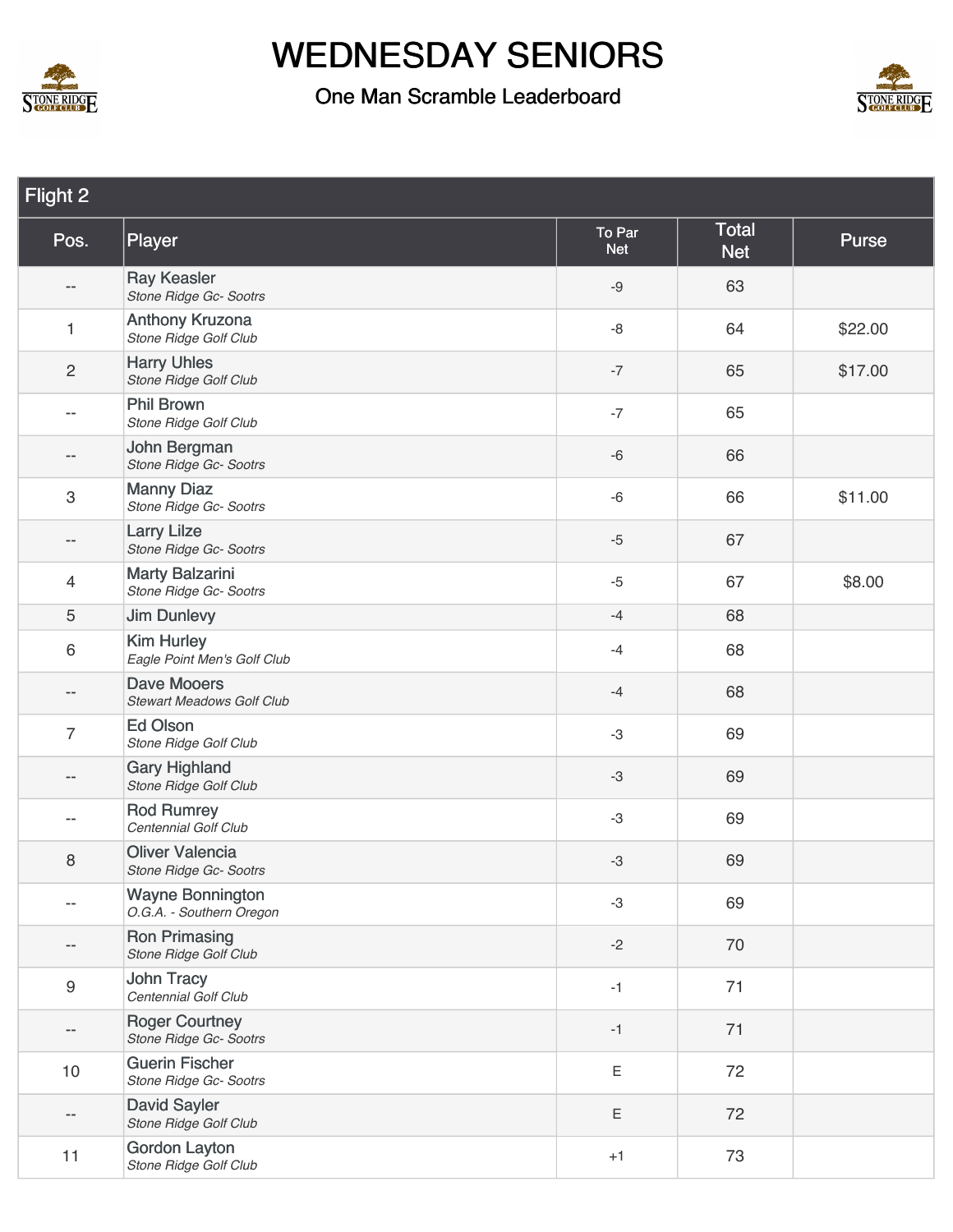



| --                        | <b>Mark Bacon</b><br>Stone Ridge Golf Club             | $+1$                     | 73                         |         |
|---------------------------|--------------------------------------------------------|--------------------------|----------------------------|---------|
| T <sub>12</sub>           | <b>Ted Bibler</b><br>Stone Ridge Golf Club             | $\overline{\phantom{a}}$ | <b>NC</b>                  |         |
| T <sub>12</sub>           | <b>Brad Reed</b>                                       | ÷,                       | <b>NC</b>                  |         |
| Flight 3                  |                                                        |                          |                            |         |
| Pos.                      | Player                                                 | To Par<br><b>Net</b>     | <b>Total</b><br><b>Net</b> | Purse   |
| 1                         | <b>Terry Cantwell</b><br>Stone Ridge Gc- Sootrs        | $-10$                    | 62                         | \$22.00 |
| --                        | <b>Dave Bettencourt</b><br>Eagle Point Men's Golf Club | $-10$                    | 62                         |         |
| --                        | <b>Tim Rouhier</b><br>Centennial Golf Club             | $-10$                    | 62                         |         |
| $\sqrt{2}$                | <b>Robert Lima</b><br>Stone Ridge Gc- Sootrs           | $-8$                     | 64                         | \$17.00 |
| --                        | <b>Richard Bock</b><br>Centennial Golf Club            | $-7$                     | 65                         |         |
| $\ensuremath{\mathsf{3}}$ | <b>Jerry Carstens</b><br>Stone Ridge Gc- Sootrs        | $-6$                     | 66                         | \$11.00 |
| --                        | <b>Steve Nuckles</b><br>Stone Ridge Golf Club          | $-4$                     | 68                         |         |
| 4                         | <b>Arn Wihtol</b><br>Stone Ridge Golf Club             | $-4$                     | 68                         | \$8.00  |
| 5                         | <b>John Maurer</b><br>Oak Knoll Golf Club Ashland      | $-3$                     | 69                         |         |
| --                        | <b>Rob Bucklin</b><br>Eagle Point Men's Golf Club      | $-2$                     | 70                         |         |
| 6                         | <b>Don Mitchell</b><br>Stone Ridge Gc- Sootrs          | $-2$                     | 70                         |         |
| --                        | <b>Ruben Davalos</b><br>Stone Ridge Golf Club          | $-1$                     | 71                         |         |
| 7                         | <b>Bill Leahy</b><br>Stone Ridge Golf Club             | $-1$                     | 71                         |         |
| --                        | <b>Randy Kane</b><br>Stone Ridge Gc- Sootrs            | Ε                        | 72                         |         |
| $-$                       | <b>Ralph Sauerwald</b>                                 | E                        | 72                         |         |
| 8                         | <b>Rodney Hammer</b><br>Centennial Golf Club           | $+1$                     | 73                         |         |
| --                        | <b>Rick Drake</b><br>Stone Ridge Golf Club             | $+1$                     | 73                         |         |
| $\mathsf 9$               | <b>Gary Reed</b><br>Stone Ridge Gc- Sootrs             | $+1$                     | 73                         |         |
| 10                        | <b>Britton Munoz</b><br>Centennial Golf Club           | $+2$                     | 74                         |         |
| $\overline{\phantom{a}}$  | <b>Curtis Tyerman</b>                                  | $+4$                     | 76                         |         |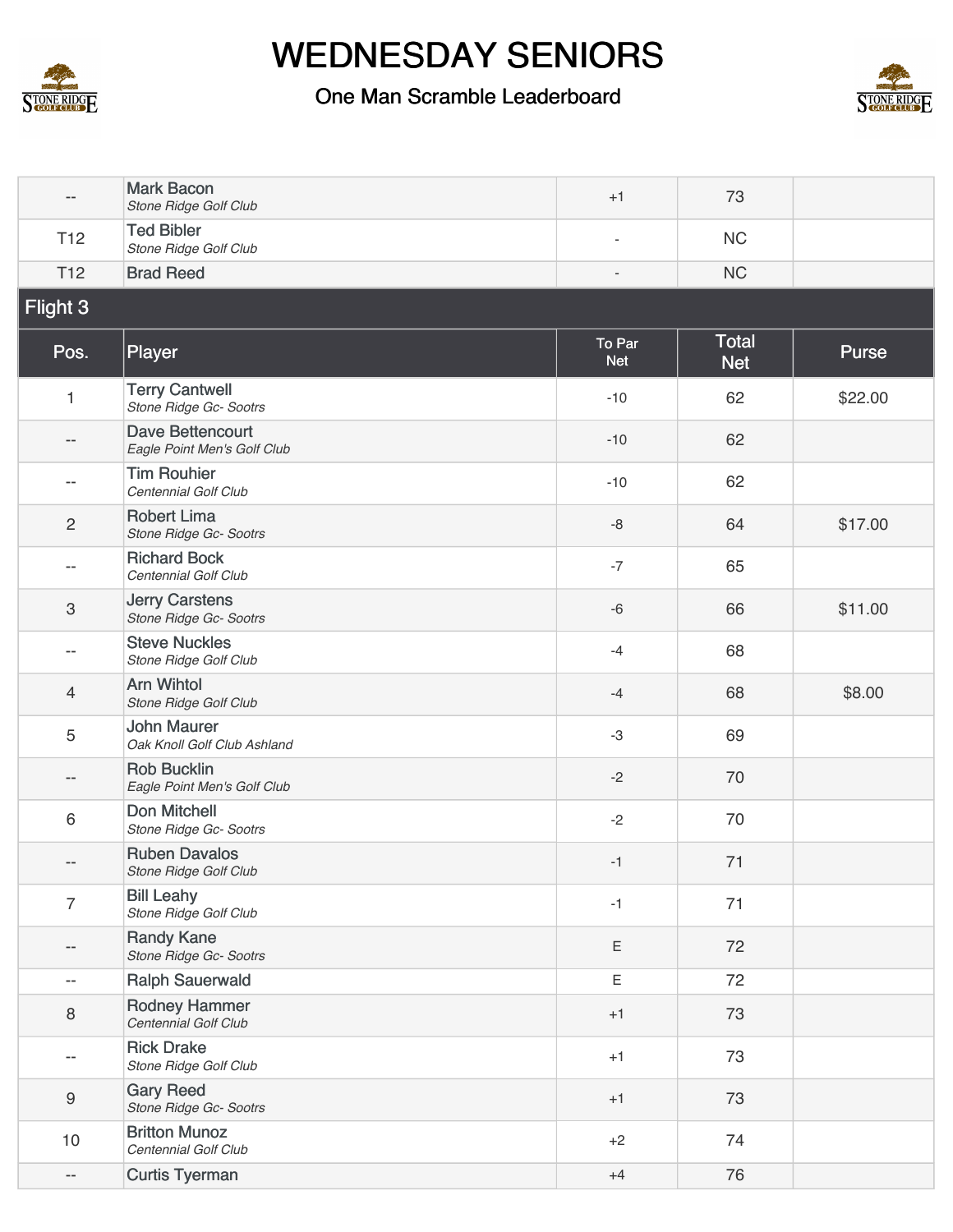



| --                       | <b>Billy Waltz</b>                                  | $+5$                 | 77                  |         |
|--------------------------|-----------------------------------------------------|----------------------|---------------------|---------|
| 11                       | <b>Larry Walker</b><br>Stone Ridge Golf Club        | $+5$                 | 77                  |         |
| $\overline{\phantom{m}}$ | <b>Ernest Squires</b><br>Stone Ridge Gc- Sootrs     | $+5$                 | 77                  |         |
| 12                       | <b>David Schmidt</b><br>Stone Ridge Gc- Sootrs      | $+6$                 | 78                  |         |
| $\overline{\phantom{m}}$ | Duane Bogle<br>Stone Ridge Golf Club                | $+35$                | 107                 |         |
| Flight 4                 |                                                     |                      |                     |         |
| Pos.                     | Player                                              | To Par<br><b>Net</b> | Total<br><b>Net</b> | Purse   |
| --                       | <b>Bill Norton</b>                                  | $-8$                 | 64                  |         |
| 1                        | <b>Glenn Ringe</b><br>Stone Ridge Gc- Sootrs        | $-7$                 | 65                  | \$22.00 |
| --                       | <b>Donald Wallace</b><br>Stone Ridge Gc- Sootrs     | $-6$                 | 66                  |         |
| $\overline{c}$           | <b>Dick Champion</b><br>Stone Ridge Golf Club       | $-4$                 | 68                  | \$17.00 |
| --                       | <b>Matt Barnes</b><br>Eagle Point Men's Golf Club   | $-3$                 | 69                  |         |
| 3                        | <b>Lonnie Carter</b><br>Stone Ridge Golf Club       | $-2$                 | 70                  | \$11.00 |
| 4                        | <b>Earle Sloan</b><br>Oak Knoll Golf Club Ashland   | $-2$                 | 70                  | \$8.00  |
| --                       | <b>John Penner</b><br>Centennial Golf Club          | $-2$                 | 70                  |         |
| --                       | <b>Bill Morse</b><br>Stone Ridge Golf Club          | $-1$                 | 71                  |         |
| 5                        | <b>Terry Caster</b><br>Oak Knoll Golf Club Ashland  | $-1$                 | 71                  |         |
|                          | <b>Ron Williams</b><br>Stone Ridge Gc- Sootrs       | Ε                    | 72                  |         |
| 6                        | <b>Frank Medina</b><br>Stone Ridge Gc- Sootrs       | Ε                    | 72                  |         |
|                          | Jon Kell<br>Oak Knoll Golf Club Ashland             | Ε                    | 72                  |         |
| 7                        | <b>Ken Rogers</b><br>Stone Ridge Golf Club          | $\mathsf E$          | 72                  |         |
|                          | <b>Clyde Brustol</b><br>Oak Knoll Golf Club Ashland | Ε                    | 72                  |         |
| 8                        | <b>Vic Garrison</b><br>Stone Ridge Gc- Sootrs       | $+1$                 | 73                  |         |
| --                       | <b>Jack Seybold</b>                                 | $+2$                 | 74                  |         |
| 9                        | <b>Robert Clark</b><br>Oak Knoll Golf Club Ashland  | $+4$                 | 76                  |         |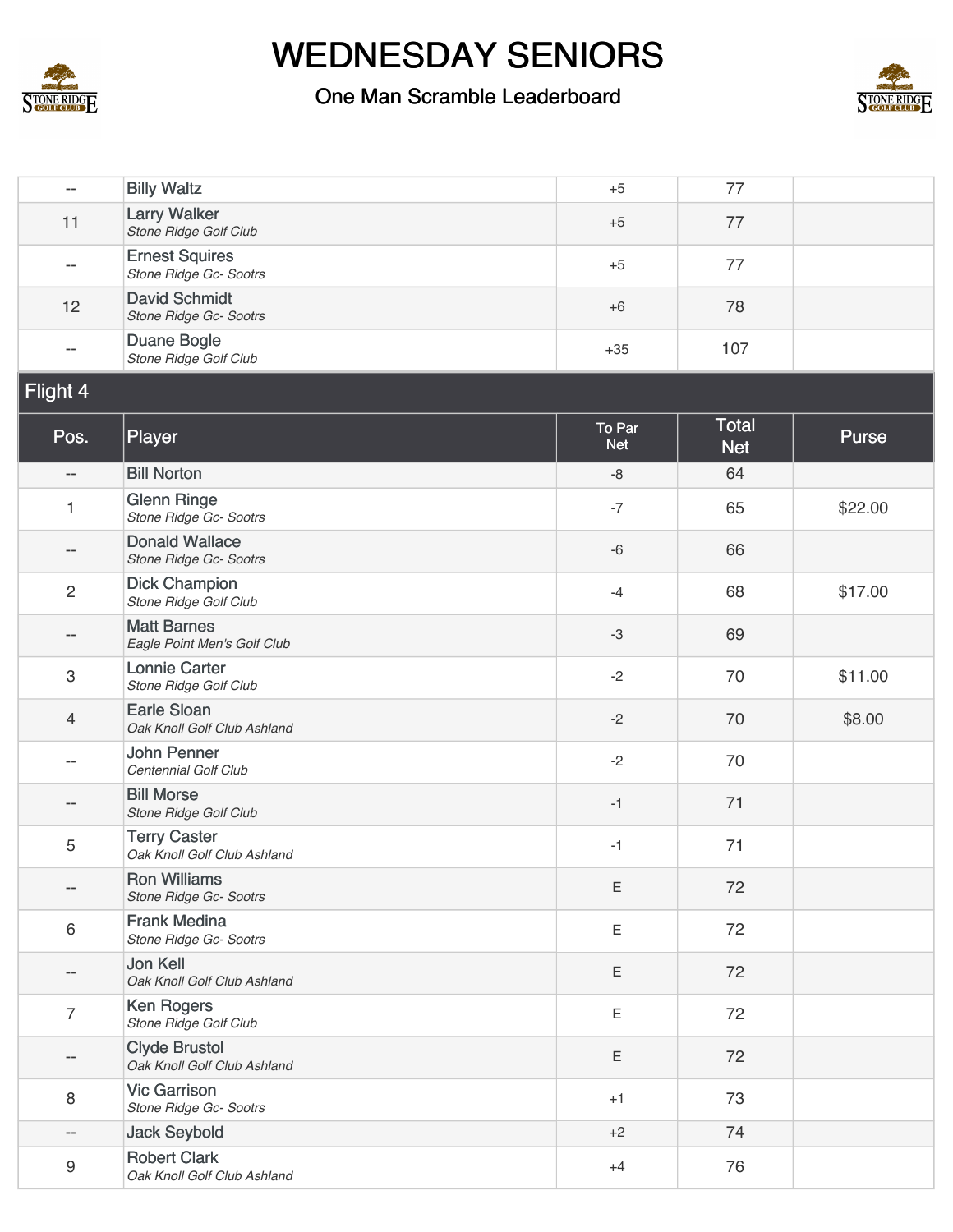

#### One Man Scramble Leaderboard



| $\qquad \qquad -$ | John Archer<br>Stone Ridge Gc- Sootrs          | $+4$  | 76 |  |
|-------------------|------------------------------------------------|-------|----|--|
| 10                | <b>Dana Travers</b>                            | $+6$  | 78 |  |
| $\qquad \qquad -$ | <b>Paul Larson</b><br>Stone Ridge Gc- Sootrs   | $+7$  | 79 |  |
| 11                | <b>Troy Reynolds</b><br>Stone Ridge Gc- Sootrs | $+7$  | 79 |  |
| $\qquad \qquad -$ | <b>Fred Pearson</b><br>Stone Ridge Golf Club   | $+9$  | 81 |  |
| 12                | <b>Wayne Boyd</b>                              | $+10$ | 82 |  |
| $\qquad \qquad -$ | Jerry Page<br>Stone Ridge Golf Club            | $+19$ | 91 |  |

Total Purse Allocated: \$232.00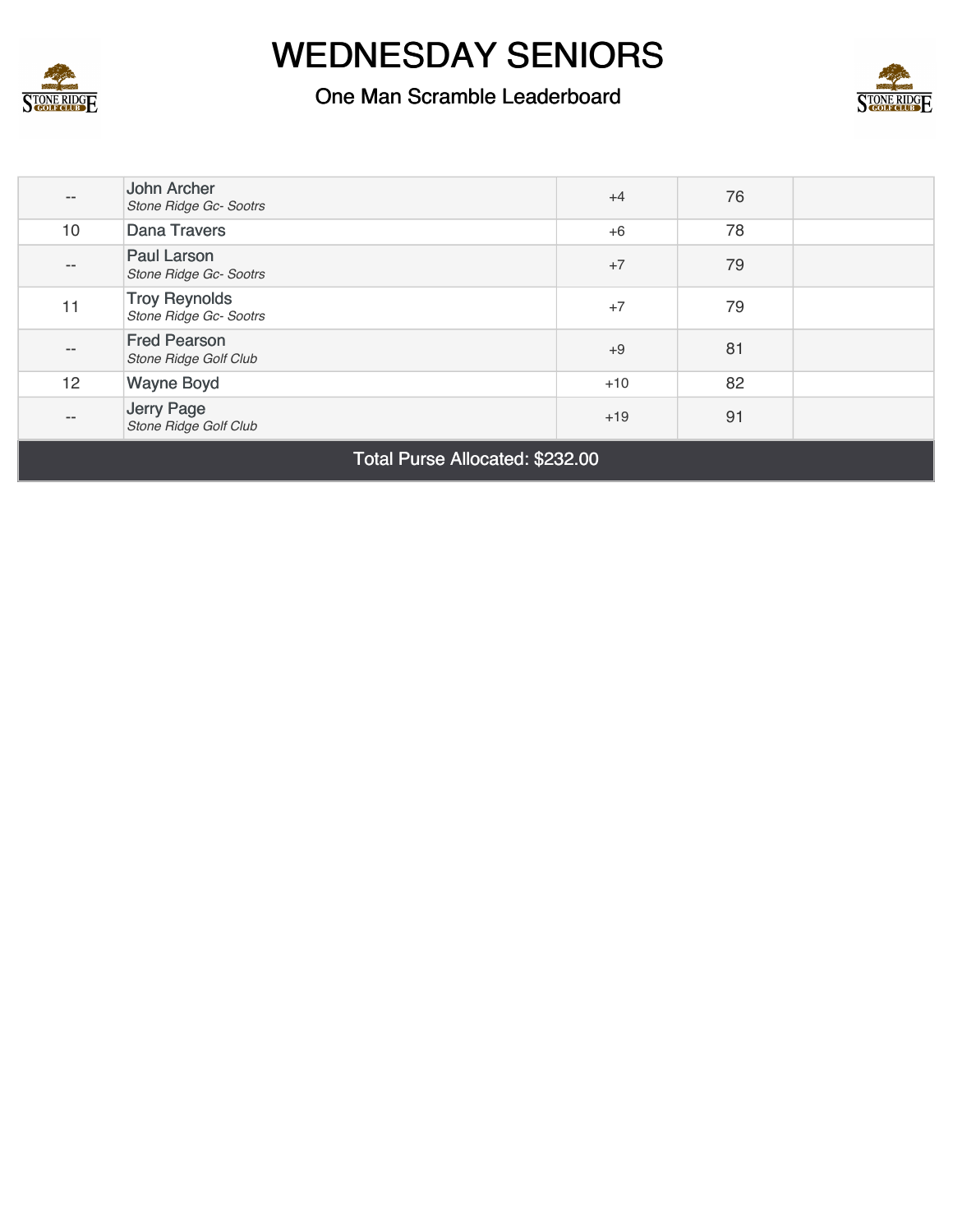



|                                    | Closest to the Pin #3 (0-15 Hdcp)               |                                |              |                |
|------------------------------------|-------------------------------------------------|--------------------------------|--------------|----------------|
| Pos.                               | Player                                          |                                | <b>Purse</b> | <b>Details</b> |
| 1                                  | John Demario<br>Centennial Golf Club            |                                | \$30.00      | 6'             |
|                                    |                                                 | Total Purse Allocated: \$30.00 |              |                |
|                                    | Closest to the Pin #3 (16+ Hdcp)                |                                |              |                |
| Pos.                               | Player                                          |                                | <b>Purse</b> | <b>Details</b> |
| $\mathbf{1}$                       | Curtis Tyerman                                  |                                | \$30.00      | 12'9"          |
|                                    |                                                 | Total Purse Allocated: \$30.00 |              |                |
|                                    | Closest to the Pin #8 (0-15 Hdcp)               |                                |              |                |
| Pos.                               | Player                                          |                                | <b>Purse</b> | <b>Details</b> |
| $\mathbf{1}$                       | <b>Guerin Fischer</b><br>Stone Ridge Gc- Sootrs |                                | \$30.00      | 7'2''          |
|                                    |                                                 | Total Purse Allocated: \$30.00 |              |                |
|                                    | Closest to the Pin $#8$ (16+ Hdcp)              |                                |              |                |
| Pos.                               | Player                                          |                                | <b>Purse</b> | <b>Details</b> |
| $\mathbf{1}$                       | <b>Terry Cantwell</b><br>Stone Ridge Gc- Sootrs |                                | \$30.00      | 6'4''          |
| Total Purse Allocated: \$30.00     |                                                 |                                |              |                |
| Closest to the Pin #11 (0-15 Hdcp) |                                                 |                                |              |                |
| Pos.                               | Player                                          | <b>Purse</b>                   |              | <b>Details</b> |
| $\mathbf{1}$                       | Jr Molter                                       | \$30.00                        |              | $5'3''$        |